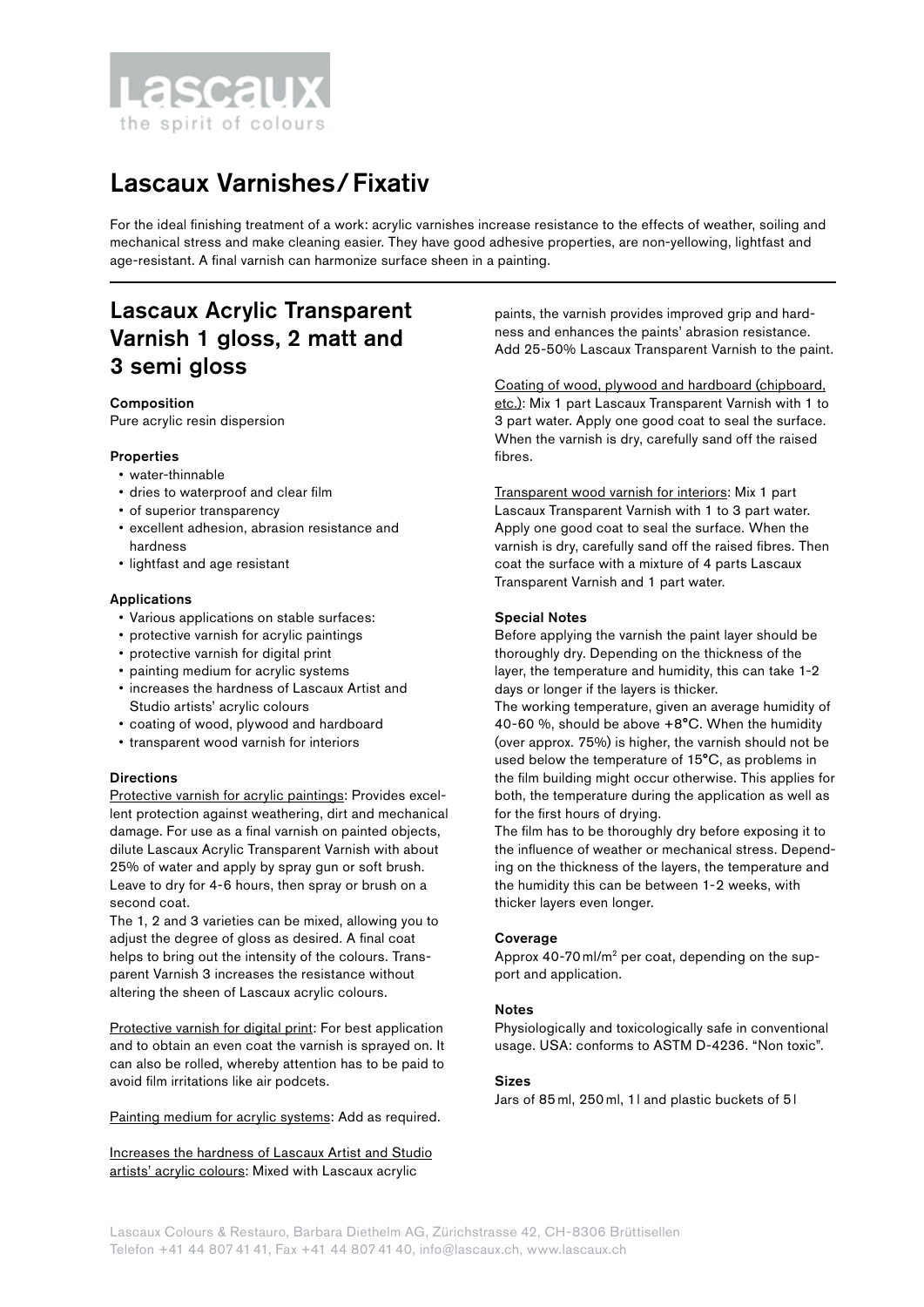## Lascaux Acrylic Transparent Varnish 1-UV gloss, 2-UV matt and 3-UV semi gloss

#### Composition

Pure acrylic resin dispersion with ultraviolet (UV) light stabilizers

### **Properties**

- water-thinnable
- clear protective varnish for optimizing colour stability and resistance to weathering in acrylic colours
- built-in UV protection stabilizes the system in the short-wave UV range
- lightfast, age resistant and waterproof

#### Applications

- the lightfastness of the less-resistant yellow, red and yellow-green Lascaux Acrylic Studio Colours can be stabilized by applying a final protective coat of Lascaux Acrylic Transparent Varnish-UV for outside work
- suitable for use on Lascaux Studio Metallic acrylic colours 990, 991, 992, 993 and 994 in interiors

#### **Directions**

Preparation and use of Lascaux Acrylic Transparent Varnish-UV is the same as for the standard version, with the following reservations: At least two coats are always required, each diluted with about 25% of water, to guarantee the necessary UV absorption effect. Allow about 4-6 hours drying time between coats. Protection against UV rays is only achieved by applying Lascaux Acrylic Transparent Varnish-UV as the final stage. Mixing the product with the paints has no effect. Naturally, Lascaux Acrylic Transparent Varnish-UV can also be used for interior work but this is not strictly necessary.

### Special Notes

See chapter Transparent Varnishes

#### Coverage

Approx 40-70 ml/m2 per coat, depending on the support and application.

#### Notes

Acrylic Transparent Varnish 1-UV gloss and 2-UV matt contain UV absorbers that confer stability against UV rays.

Physiologically and toxicologically safe in conventional usage. USA: conforms to ASTM D-4236. "Non toxic.

#### Sizes

Jars of 85 ml, 250 ml, 1 l and buckets of 5 l

## Lascaux Fixativ (solvent based)

#### Composition

Pure acrylic resin in organic solvents

## Properties

- extremely lightfast and age resistant
- non-matt
- permits invisible fixing on absorbent supports (paper, cardboard, etc.)
- a silky-matt to a slightly glossy varnish can be obtained on non-absorbent substrates (prints, photographs, acrylic colours and oil paintings
- it is non-yellowing
- does not change the hue of colours upon drying

#### Applications

- a multi-purpose fixative which seals or fixes almost any product on almost any surface
- for invisible fixing of drawings in pencil, charcoal, pastel and way crayons, particularly on delicate paper
- can be applied as a fixative or a waterproof sealing coat to water-colours, India ink or tempera works
- sealing with Lascaux Fixativ makes photographs, photostats, art prints, lithographs, proofs, press-on lettering and gold leaf scratch proof
- suitable as a final varnish for acrylic colours and thoroughly dried out oil paintings, etc.
- whose high quality has been tried and tested in many fields including art teaching, graphic and fine art, printing, bookbinding and architectural draftsmanship

#### **Directions**

Lascaux Fixativ is applied in a thin, even film by spraying from a distance of approx. 30 cm in a circular movement. For use on delicate drawing paper, the distance should be increased and care taken that the paper does not become soaked through. The spraying process can be repeated until the desired result is obtained.

As a varnish for acrylic paintings, Lascaux Fixativ can be applied in any number of layers (very important in attaining an even glaze and degree of gloss).

#### Notes

Lascaux Fixativ contains organic solvents. It is labeled with the symbols "F+" - Extremely flammable and "Xi" - irritant. Do not breathe spray and vapor. Use only in well ventilated areas. Keep from heat and direct sunlight. Keep away from sources of ignition. Do not smoke. Keep out of reach of children. USA: conforms to ASTM D-4236.